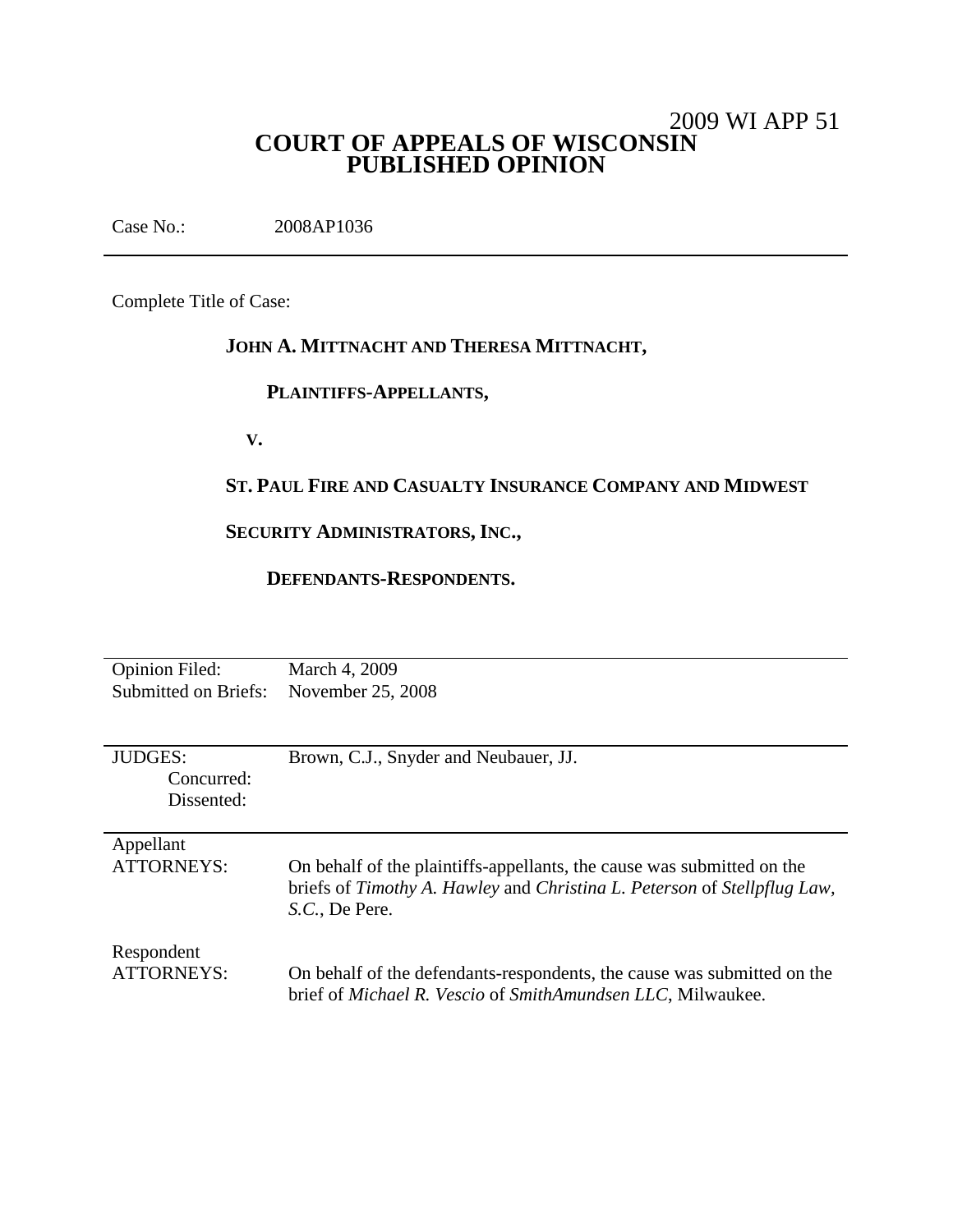# **2009 WI App 51**

## **COURT OF APPEALS DECISION DATED AND FILED**

#### **March 4, 2009**

**David R. Schanker Clerk of Court of Appeals**

#### **NOTICE**

**This opinion is subject to further editing. If published, the official version will appear in the bound volume of the Official Reports.**

**A party may file with the Supreme Court a petition to review an adverse decision by the Court of Appeals.** *See* **WIS. STAT. § 808.10 and RULE 809.62.**

## **Appeal No. 2008AP1036**

#### **Cir. Ct. No. 2007CV49**

### **STATE OF WISCONSIN IN COURT OF APPEALS**

## **JOHN A. MITTNACHT AND THERESA MITTNACHT,**

#### **PLAINTIFFS-APPELLANTS,**

**V.**

**ST. PAUL FIRE AND CASUALTY INSURANCE COMPANY AND MIDWEST SECURITY ADMINISTRATORS, INC.,**

**DEFENDANTS-RESPONDENTS.**

APPEAL from a judgment of the circuit court for Calumet County: DONALD A. POPPY, Judge. *Affirmed*.

Before Brown, C.J., Snyder and Neubauer, JJ.

¶1 NEUBAUER, J. John A. Mittnacht and Theresa Mittnacht appeal from a summary judgment granted in favor of St. Paul Fire and Casualty Insurance Company. John was injured in an automobile accident while operating his own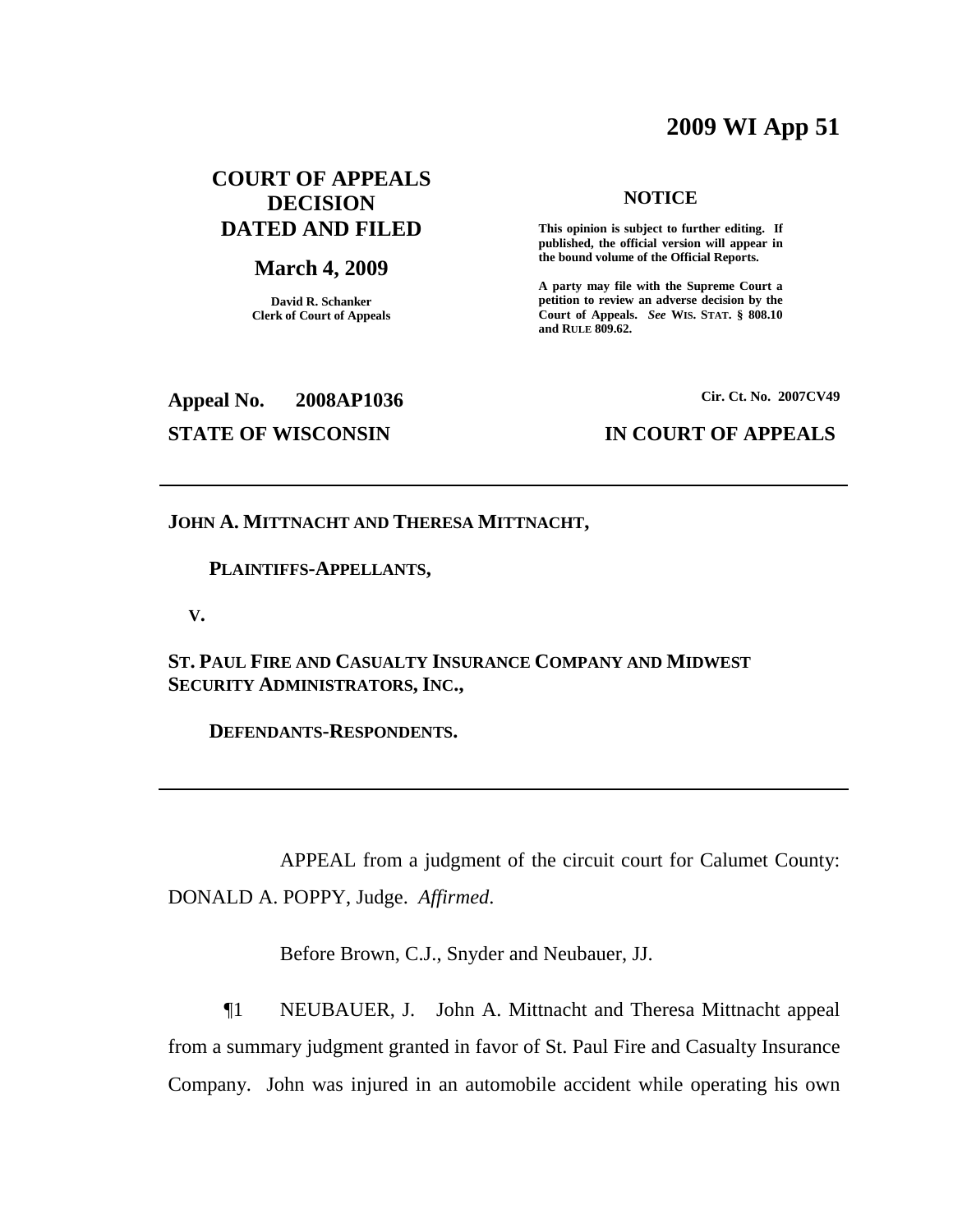auto during the course of his employment. He seeks uninsured motorist (UM) and medical payments coverage under his employer's commercial auto policy. It is undisputed that John's car is not a "covered auto" under the policy's UM insuring agreement, but arguably would be a "covered auto" under the separate liability insuring agreement. The trial court denied the Mittnachts' contention that WIS. STAT. § 632.32(1), (3) and (4)  $(2007-08)^1$  requires UM coverage for all motor vehicles eligible for liability coverage. We hold that the statute does not require St. Paul to provide John with UM coverage when operating a personal car that is not described in the UM coverage section of the policy. Additionally, § 632.32(4)(b) permits the named insured to reject medical payments coverage. Here, the policy does not provide medical payments coverage to John. We uphold the trial court's grant of summary judgment and affirm.

## **BACKGROUND**

¶2 On February 12, 2003, John was traveling on a business trip when he was struck on the driver's side of his vehicle by an uninsured motorist. At the time, John was employed by Polar Ware Company and Stoelting, LLC (Polar Ware). Although John was driving his personal vehicle, it is undisputed that he was operating his vehicle in the conduct of his employer's business. Polar Ware carried a commercial auto insurance policy through St. Paul, with a one-year policy period in 2003 (the policy).

 $1$  All references to the Wisconsin Statutes are to the 2007-08 version unless otherwise noted.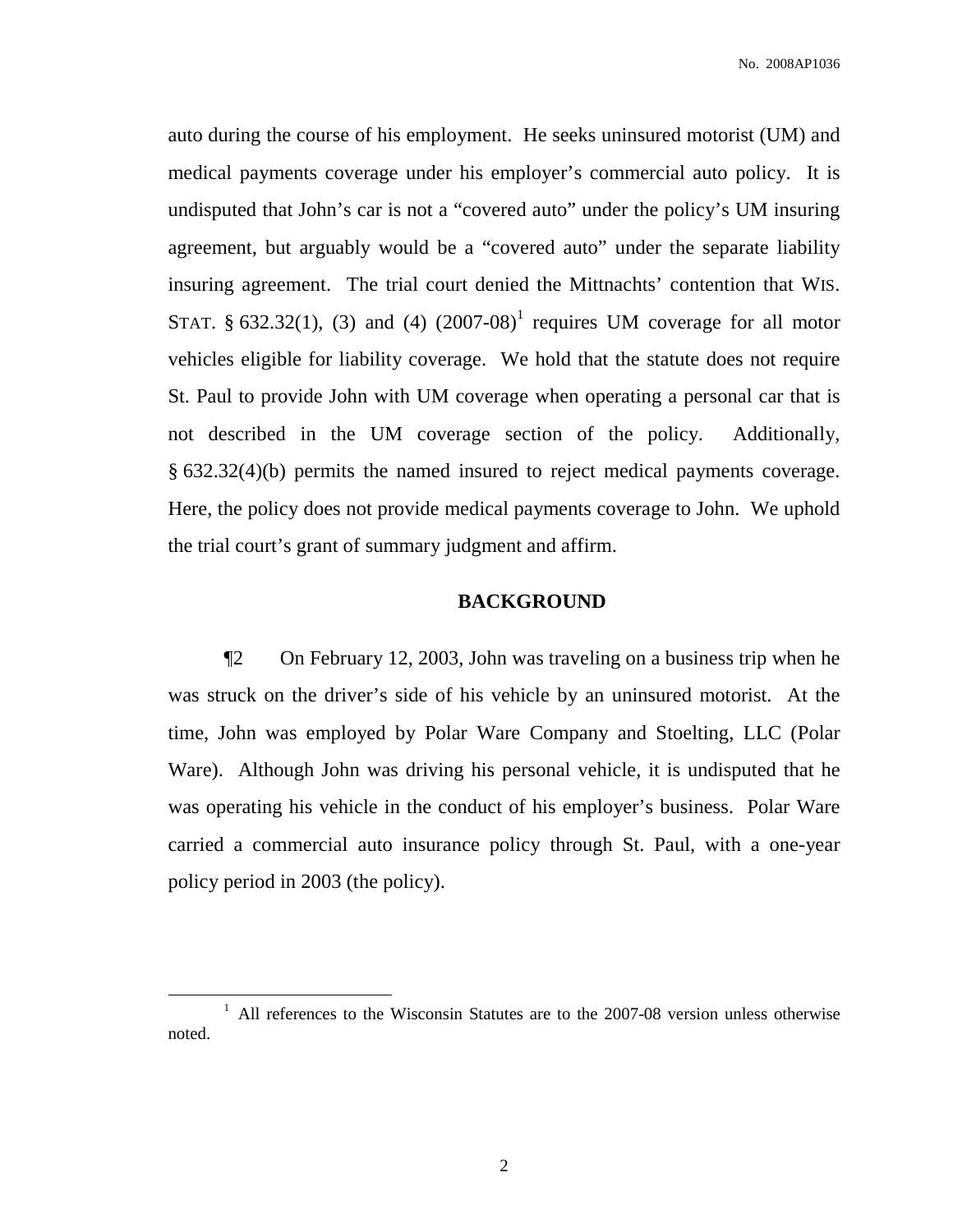¶3 John received UM coverage under a policy he purchased on his car from American Family Mutual Insurance Company. After unsuccessfully attempting to also recover from St. Paul, the Mittnachts filed this action against St. Paul for UM and medical payments benefits under the terms of the policy issued to Polar Ware. After both parties moved for summary judgment, the trial court entered judgment in favor of St. Paul. The Mittnachts appeal.

#### **DISCUSSION**

#### *Standards of Review*

¶4 The interpretation of an insurance contract presents a question of law which is appropriate for summary judgment. *Jessica M.F. v. Liberty Mut. Fire Ins. Co.*, 209 Wis. 2d 42, 48-49, 561 N.W.2d 787 (Ct. App. 1997). When reviewing a grant of summary judgment, we apply the same methodology as the trial court. *Green Spring Farms v. Kersten*, 136 Wis. 2d 304, 315, 401 N.W.2d 816 (1987). We will affirm a summary judgment if the record shows that there is no genuine issue as to any material fact and that the moving party is entitled to judgment as a matter of law. WIS. STAT. § 802.08(2). Further, statutory interpretation and the interpretation of an insurance policy present questions of law that we review de novo. *Teschendorf v. State Farm Ins. Cos.*, 2006 WI 89, ¶9, 293 Wis. 2d 123, 717 N.W.2d 258.

¶5 When we construe a statute, we begin with the language of the statute and give it its common, ordinary, and accepted meaning, except that technical or specially defined words are given their technical or special definitions. *State ex rel. Kalal v. Circuit Court for Dane County*, 2004 WI 58, ¶45, 271 Wis. 2d 633, 681 N.W.2d 110. "In construing or interpreting a statute the court is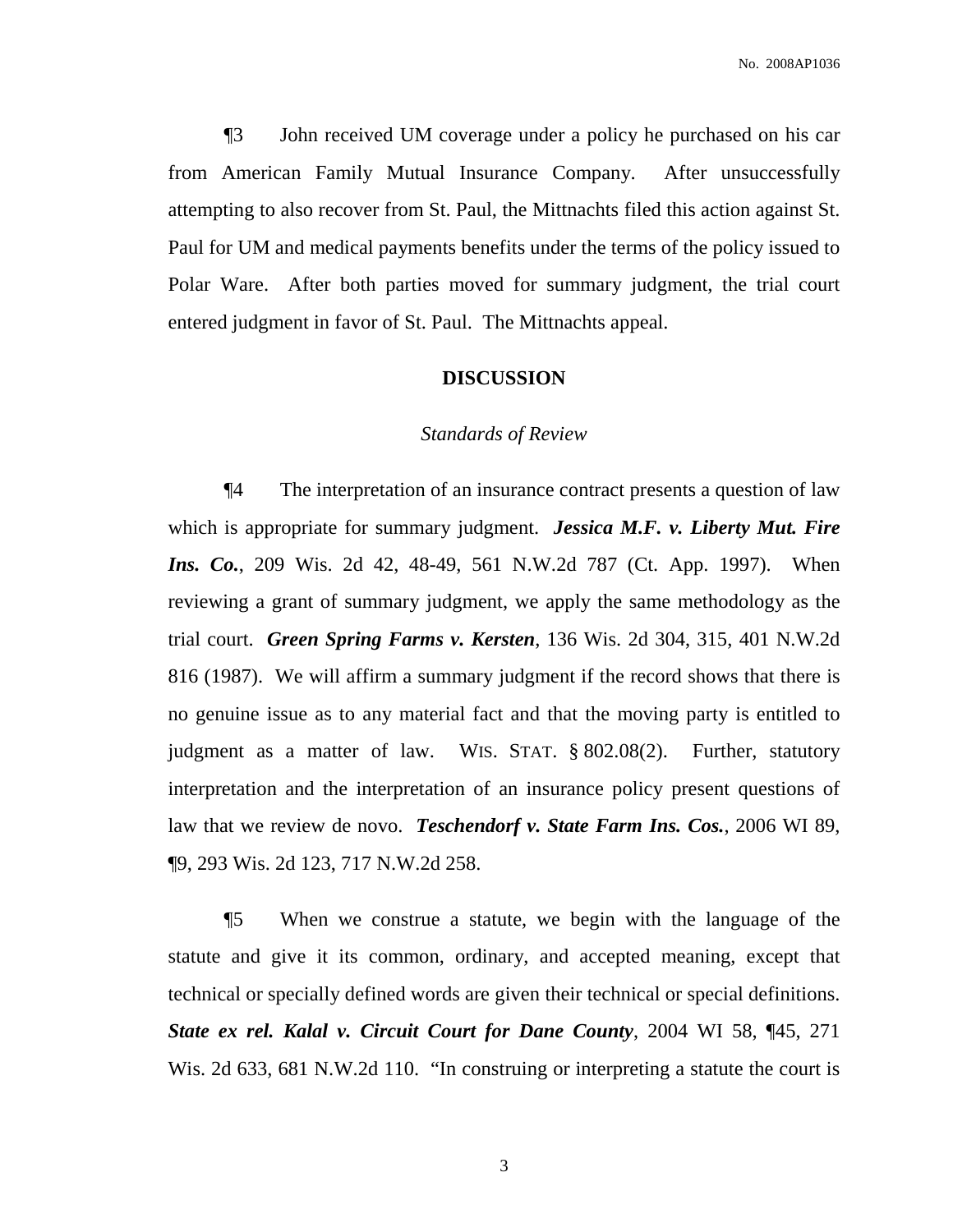not at liberty to disregard the plain, clear words of the statute." *Id.*, ¶46 (citation omitted).

#### *Issue on Appeal*

¶6 John concedes that he was not driving a "covered auto" as defined under the UM coverage agreement of his employer's auto policy. The policy's medical payments insuring agreement does not extend to employees in their own auto. However, John argues WIS. STAT. § 632.32 mandates UM and medical payments coverage because his personal "nonowned" auto used in the conduct of his employer's business is a "covered auto" under the policy's separate liability insuring agreement.<sup>2</sup>

## *The St. Paul Policy's Uninsured Motorist Agreement Does Not Provide Coverage for an Employee's Personal Nonowned Auto*

¶7 St. Paul's policy is made up of several Insuring Agreements, including among others, Auto Liability Protection, Uninsured Motorists Protection and Auto Medical Payments Protection. Each has its own coverage summary, and the insuring agreements each have provisions regarding "Who is Protected Under This Agreement" and "Which Autos are Covered." These provisions do not crossreference one another, nor does one incorporate the other. The Auto Liability Protection "insuring agreement provides auto liability protection for your

<sup>&</sup>lt;sup>2</sup> Under the Auto Liability Protection Agreement and the corresponding "Coverage" Summary," "Any Auto" is a "Covered Auto[]." "Any auto" includes "nonowned" autos. "Nonowned autos" are defined to include "any auto" that "you [Polar Ware] don't own … and … used in the conduct of your business. It includes autos owned by your employees ... [b]ut only while such autos are being used in the conduct of your [Polar Ware's] business." Because St. Paul concedes John's personal "nonowned" car is arguably insured under the liability coverage, we will assume as much for this appeal.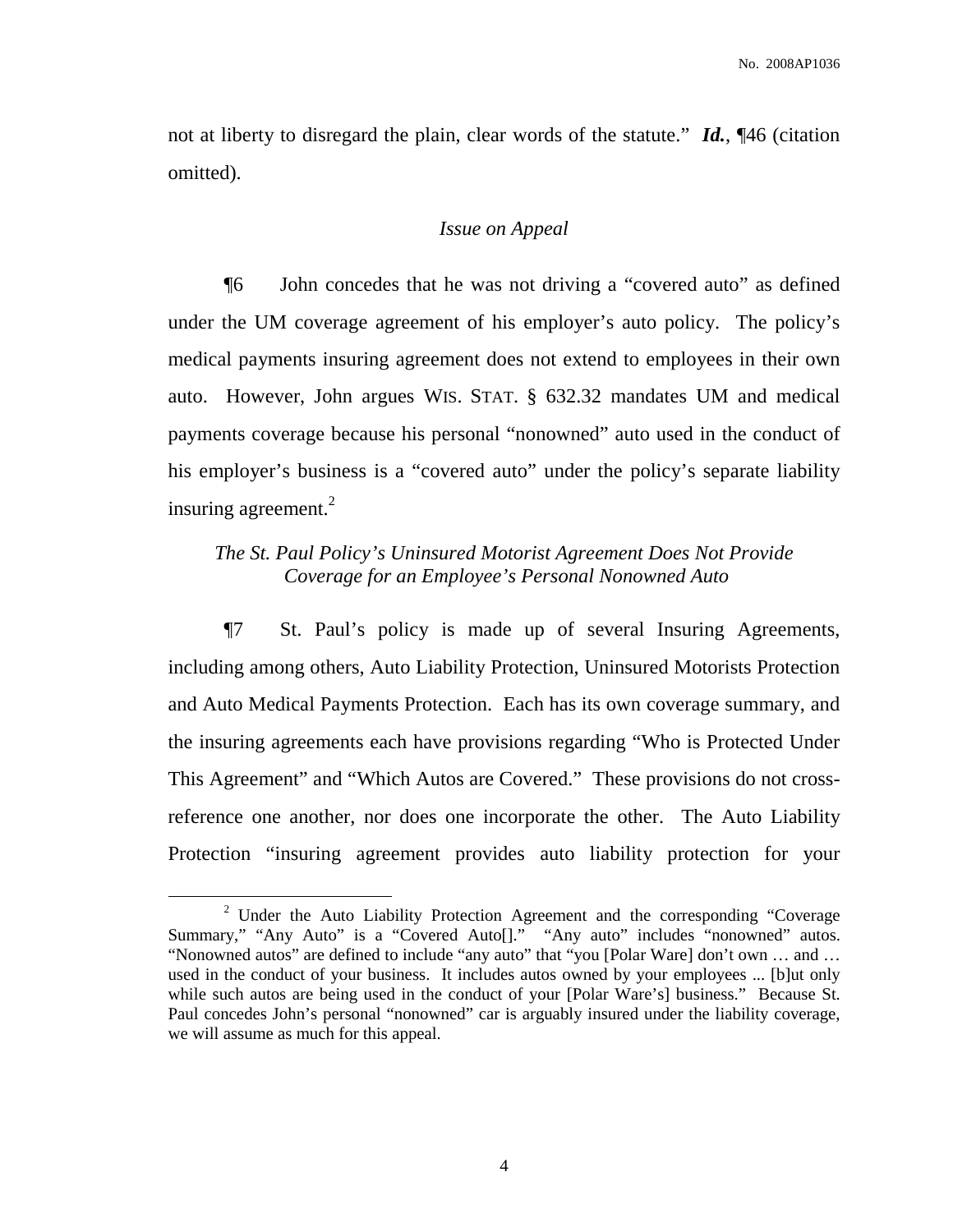business." The Uninsured Motorist Protection-Wisconsin insuring agreement provides coverage for "damages for bodily injury caused by an accident which the named insured or anyone else covered under this agreement are legally entitled to collect from the driver or owner of an uninsured vehicle."

¶8 The Uninsured Motorist Protection-Wisconsin insuring agreement provides coverage to "the named insured and other persons protected under this agreement." "Protected persons" include the named insured and, if the named insured is an organization, "[a]nyone in a covered auto."<sup>3</sup> If shown in the "Coverage Summary," (1) scheduled autos and (2) autos owned by the named insured are "covered autos," along with (3) autos the named insured

 $3$  The relevant language provides:

#### **Who Is Protected Under This Agreement**

….

#### **Partnership, limited liability company, organization**.

If the named insured is shown in the Introduction as a partnership, limited liability company, organization, or any other form of organization, then the following are protected persons:

-Anyone in a covered auto or temporary substitute for a covered auto; and

-Anyone for damages he or she is entitled to recover because of bodily injury to another protected person.

**Anyone else in a covered auto**. Anyone else while in an auto that's a covered auto or a temporary substitute auto is protected.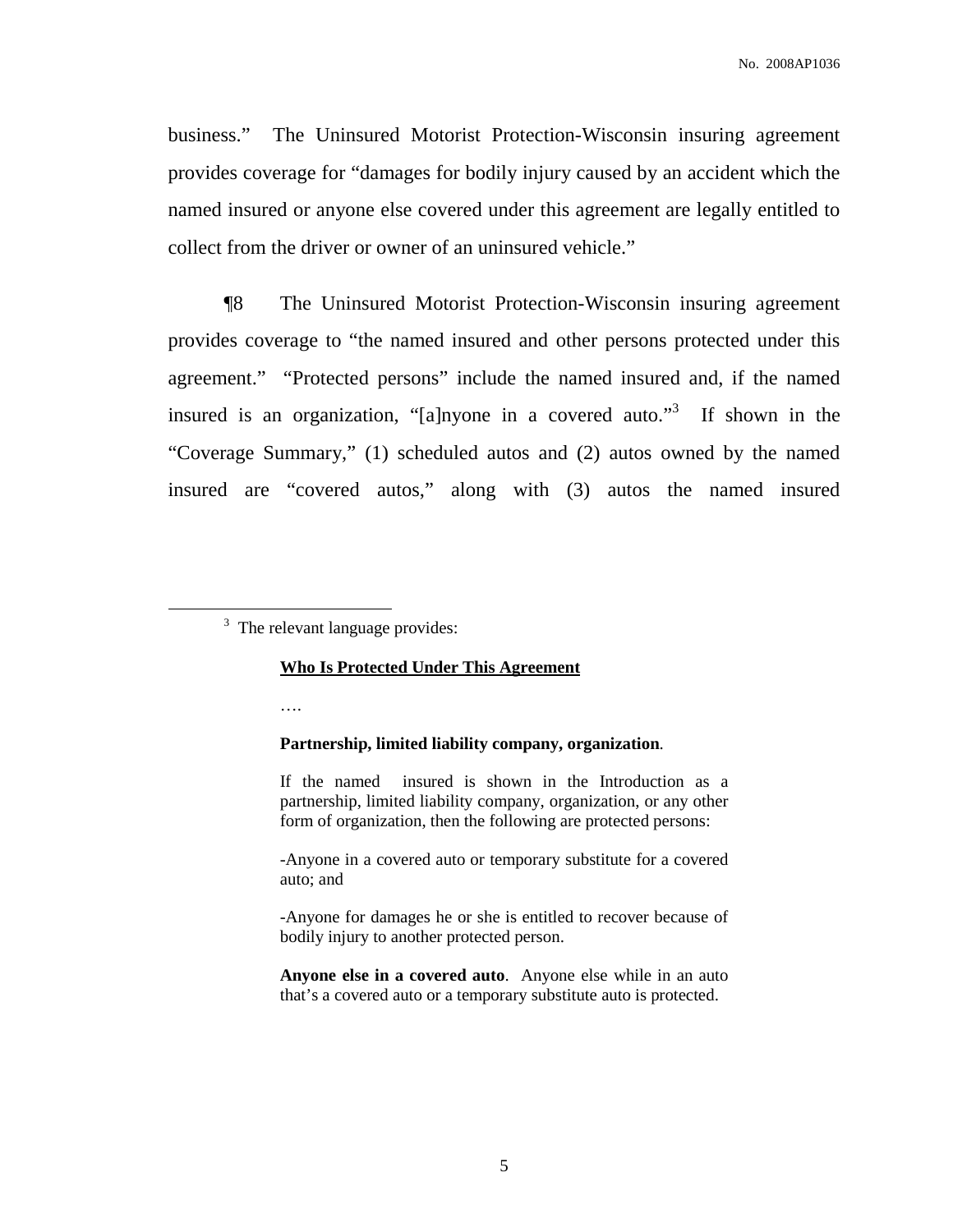owns for which the state requires the named insured to provide UM coverage. 4 The Coverage Summary's scheduled autos lists thirteen cars. The list of scheduled autos, which does not include John's car, designates that liability, UM and medical payments coverage is provided for each identified auto. Consistent with the third category of "covered autos" owned by the named insured, the UM coverage summary states that "owned autos subject to a compulsory uninsured motorist law" are covered autos. As noted above, the Mittnachts recognize that John's personal non-owned auto is not a "covered auto" under the terms of the UM protection agreement as it is neither an owned auto (by Polar Ware) nor a scheduled auto.

#### **Which Autos Are Covered**

The Coverage Summary shows which autos are covered under this agreement.

….

**Scheduled autos**. If this is shown in the Coverage Summary, the autos listed in the Schedule are the covered autos at the time the agreement goes into effect.

….

**Any owned auto**. If this is shown in the Coverage Summary, we'll cover any auto that the named insured owns.

**Autos required by law to be covered**. We'll cover autos the named insured owns for which the state requires the named insured to provide Uninsured Motorists Coverage will be considered covered autos.

For purposes of the policy, "[t]he words you, your and yours mean the insured named here, which is a CORPORATION[,] POLAR WARE CO & STOELTING, LLC."

<sup>4</sup> The relevant language is as follows: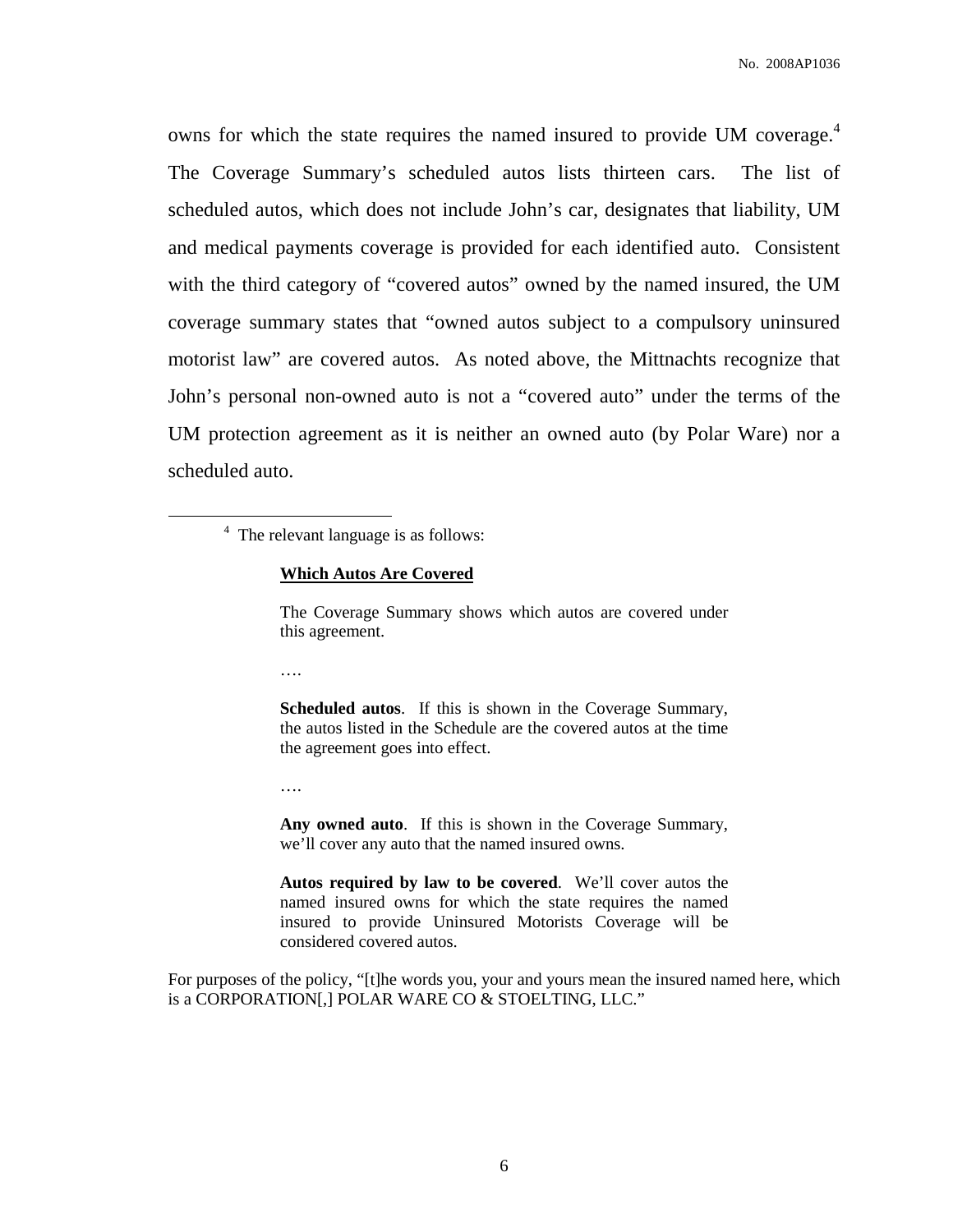## *WISCONSIN STAT. § 632.32(4)(a)1., the Uninsured Motorist Statute, Does Not Require Coverage*

¶9 WISCONSIN STAT. § 632.32(1) provides that the statute applies to "every policy of insurance issued or delivered in [Wisconsin] against the insured's liability for loss or damage resulting from accident caused by any motor vehicle …." Subsection (4)(a)1. mandates that such policies include UM coverage. <sup>5</sup> While the statute requires that "every policy" that provides motor vehicle liability insurance also provide UM protection, neither provision mandates the *scope* of that protection beyond the "insured." Contrary to the Mittnachts' argument, nothing in §  $632.32(4)(a)1$ . requires that an auto policy's UM coverage afforded to the insured shall apply to the *same extent*—in terms of the drivers and vehicles covered—as that afforded by the policy's auto liability coverage.

¶10 *Meyer v. City of Amery*, 185 Wis. 2d 537, 518 N.W.2d 296 (Ct. App. 1994), supports our conclusion that WIS. STAT. § 632.32 does not require co-

<sup>&</sup>lt;sup>5</sup> WISCONSIN STAT. §  $632.32(4)(a)1$ . provides:

**<sup>(4)</sup>** REQUIRED UNINSURED MOTORIST AND MEDICAL PAYMENTS COVERAGES. Every policy of insurance subject to this section that insures with respect to any motor vehicle registered or principally garaged in this state against loss resulting from liability imposed by law for bodily injury or death suffered by any person arising out of the ownership, maintenance, or use of a motor vehicle shall contain therein or supplemental thereto the following provisions:

<sup>(</sup>a) *Uninsured motorist*. 1. For the protection of persons injured who are legally entitled to recover damages from owners or operators of uninsured motor vehicles because of bodily injury, sickness or disease, including death resulting therefrom, in limits of at least \$25,000 per person and \$50,000 per accident.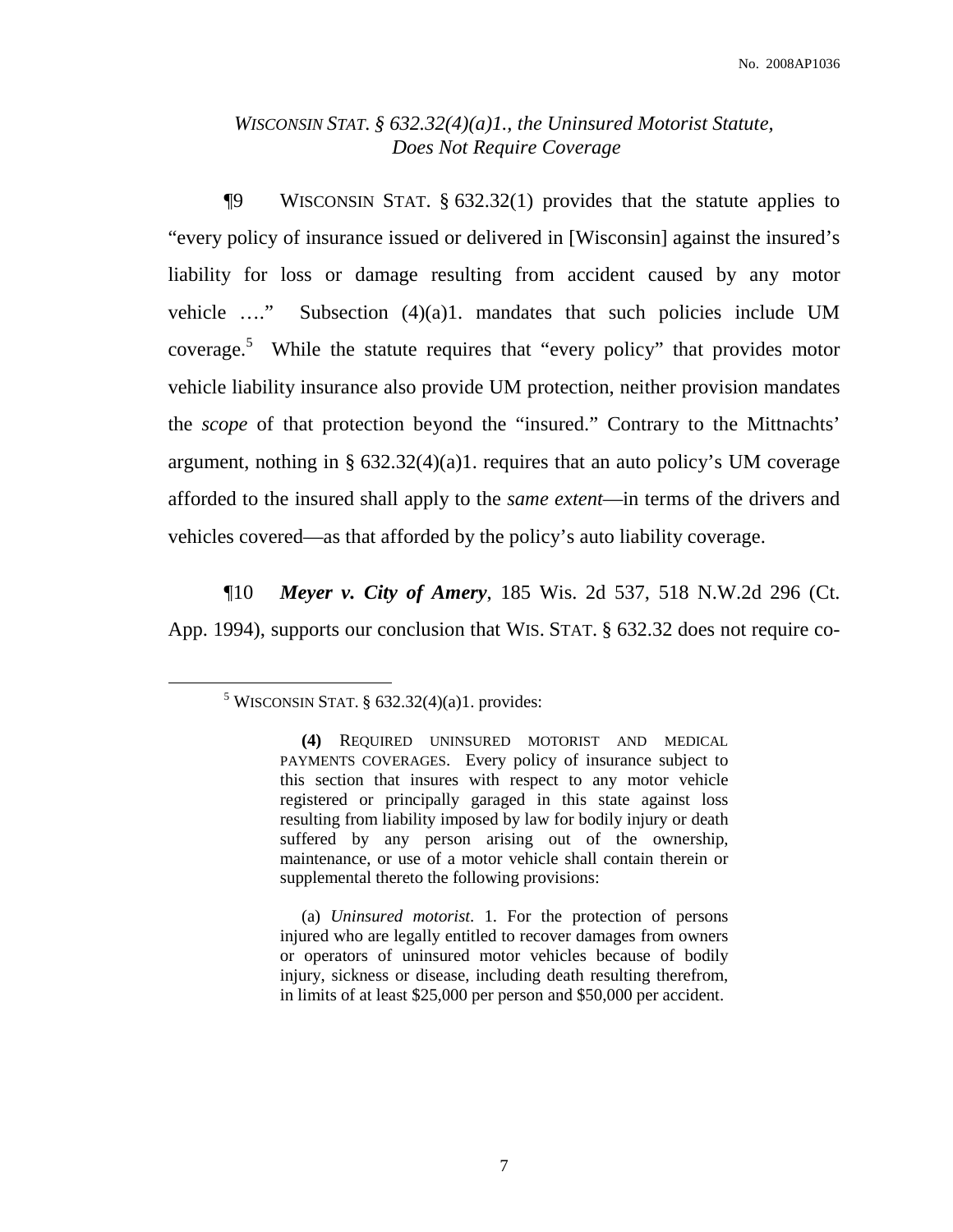extensive UM coverage with that provided under a policy's auto liability coverage. In *Meyer*, the claimant was injured during the course of his employment as a City of Amery police officer after he exited a city patrol car. *Meyer*, 185 Wis. 2d at 540-41. The claimant sought UM coverage under both his personal insurance policy and the policy issued to the City. *Id.* at 541. The court found that the employee was not an insured, as the City was the only named insured. *Id.* at 544. It was assumed that the employee was not an occupancy insured (anyone else "occupying" a covered auto) because he was not in the City patrol car. *See id.* at 541, 542 n.3. Thus, the UM coverage provisions, like those in this case, did not include the claimant as an insured for UM purposes. 6 *See id.* at 547. We held that because of the unambiguous language of the policy, "[t]o conclude otherwise would be to 'insert what has been omitted.'" *Id.* at 544 (citation omitted).

¶11 We next considered whether the policy violated WIS. STAT. § 632.32(4) because it did not provide UM coverage to the employee. We noted that the coverage was *not restricted as to the purchaser* of the policy or the policyholder, *but only as to the employees* of the policyholder. *Meyer*, 185 Wis. 2d at 545. We stated:

1. You.

2. If you are an individual, any "family member."

<sup>6</sup> The relevant UM coverage provisions considered by the court in *Meyer v. City of Amery*, 185 Wis. 2d 537, 542-43, 518 N.W.2d 296 (Ct. App. 1994), specified:

B. WHO IS AN INSURED

<sup>3.</sup> Anyone else "occupying" a covered "auto" or a temporary substitute for a covered "auto."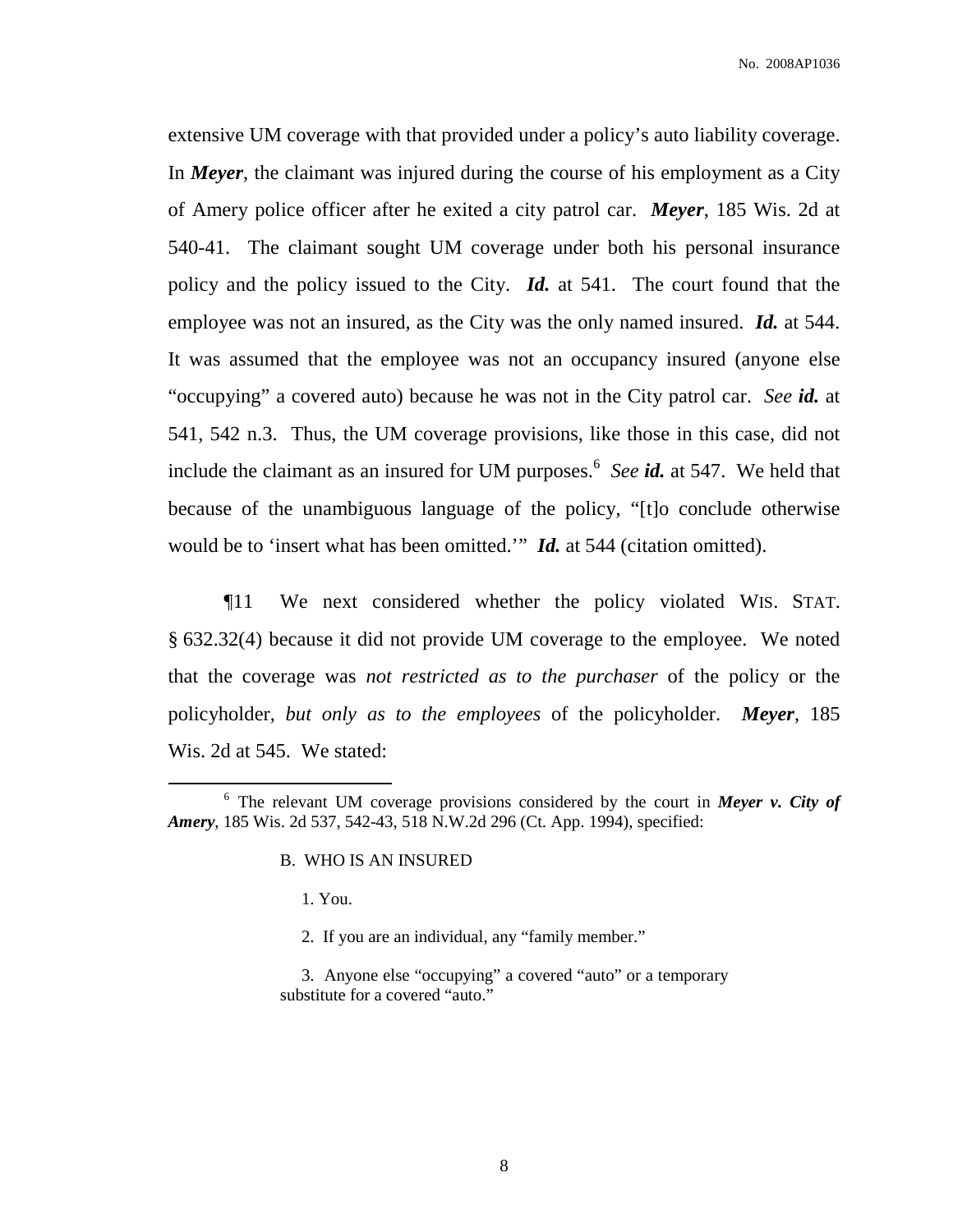While Wisconsin courts have concluded that the legislative purpose behind  $\S$  632.32(4)(a) ... is to put the injured in the same position as if the uninsured tortfeasor had been insured, and in turn have concluded that UM coverage is personal and portable, *there is nothing to indicate that the legislature intended this reasoning to be extended to require commercial fleet policies, where the named insured is a corporation or government entity, to include all of its employees as named insureds*.

*Meyer*, 185 Wis. 2d at 547 (emphasis added).

¶12 The Mittnachts' attempt to distinguish *Meyer* from the facts of this case fails. Namely, the Mittnachts argue that in *Meyer* the employee was not entitled to UM coverage because he was not *occupying* a covered auto, while here, John was occupying his own vehicle. However, as noted above, John's nonowned vehicle was not a "covered auto" under the UM insuring agreement—just as in *Meyer*, the employee was not occupying a covered auto.<sup>7</sup> Whether the absence of coverage arises from the fact that in *Meyer* the employee was not a named insured and was not *occupying* a covered auto or, as here, the employee was not a named insured and was not occupying a *covered* auto is immaterial—in both situations, there is no coverage under the UM policy terms. Here, as in *Meyer*, we see nothing to indicate that the legislature sought to require UM coverage for employees under commercial fleet policies—whether the absence of coverage arises from the definition of the named insured (which did not include

<sup>7</sup> While John concedes that his car does not fall under the "covered auto" definitions of the UM insuring agreement, he repeatedly argues that his car should be covered because it is a "covered auto" under the policy. For example, he suggests that he is an "occupancy insured" in a covered auto. However, as his concession acknowledges, the definitions of "covered autos" are different in the liability and UM insuring provisions. And because his car is not a "covered auto" under the UM provisions, he is not an "occupancy insured" under that agreement either. We reject his several attempts to make insurance policy arguments by ignoring the clear distinctions between these two types of coverage and their separate definitions and provisions.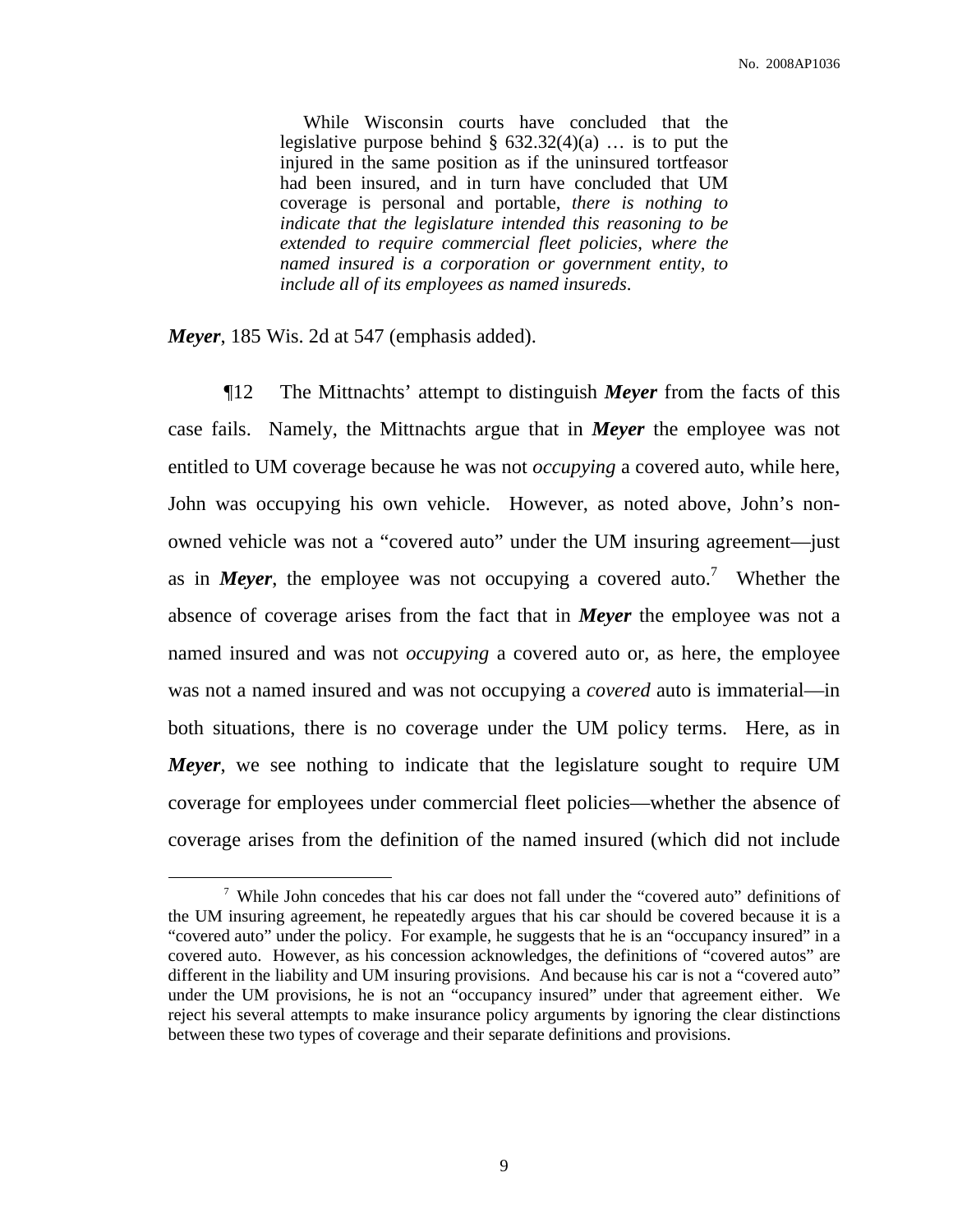employees/*Meyer*) or from the definition of "covered autos" (which did not include employees' nonowned autos/Mittnacht).

*¶*13 *Meyer* instructs that a limitation on UM coverage under a commercial policy does not violate WIS. STAT. § 632.32(4)(a) as long as the restriction does not apply to the purchaser or policyholder, but only to its employees. *Meyer*, 185 Wis. 2d at 545. Given this holding, the absence of any contrary indication in the statutory language of  $\S$  632.32(4)(a), and the policy language, we conclude that the UM statute does not require UM coverage for this employee's personal non-owned auto under St. Paul's policy.

*WISCONSIN STAT. § 632.32(3) Does Not Require Coverage*

¶14 The Mittnachts also look to WIS. STAT. § 632.32(3), which addresses the scope of the required coverage. Subject to exceptions not relevant here, subsec. (3) requires that every policy of automobile liability insurance issued in this state against the insured's liability for loss or damage resulting from an accident caused by any motor vehicle shall provide that coverage (here, uninsured motorist insurance) provided to the named insured (Polar Ware) shall apply "in the same manner and under the same provisions to *any person using any motor vehicle described in the policy.*" Sec. 632.32(3) (emphasis added). 8 Section

<sup>8</sup> WISCONSIN STAT. § 632.32(3) states, in relevant part:

**<sup>(3)</sup>** REQUIRED PROVISIONS. Except as provided in sub. (5), every policy subject to this section issued to an owner shall provide that:

<sup>(</sup>a) Coverage provided to the named insured applies in the same manner and under the same provisions to any person using any motor vehicle described in the policy when the use is for purposes and in the manner described in the policy.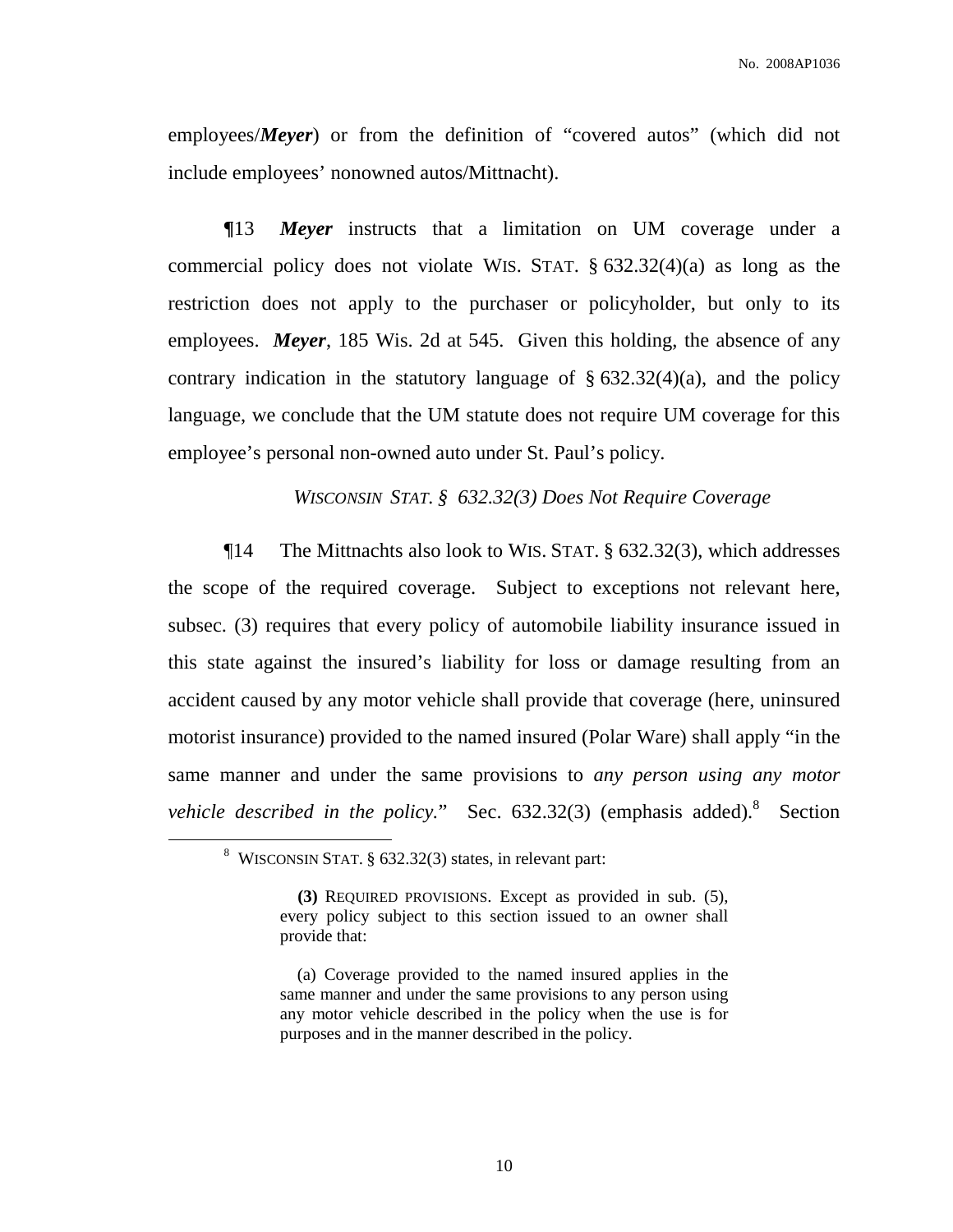No. 2008AP1036

632.32(3) applies to both liability insurance and UM coverage. *Progressive N. Ins. Co. v. Hall*, 2006 WI 13, ¶15, 288 Wis. 2d 282, 709 N.W.2d 46.

¶15 Under WIS. STAT. § 632.32(3), once liability or UM coverage is provided to a motor vehicle described in the policy, it applies to any person using that motor vehicle "in the same manner" (i.e., the same scope) and "*under the same provisions*" as that afforded to the named insured when the use is for purposes and in the manner described in the policy. (Emphasis added.) Thus, for example, the same auto liability provisions apply to any person using a vehicle described under the auto liability insuring agreement. *Greene v. General Cas. Co.*, 216 Wis. 2d 152, 162, 164, 576 N.W.2d 56 (Ct. App. 1997) (owner of covered auto under auto liability policy entitled to same liability coverage as that afforded named insured). Likewise, in *Progressive Northern Insurance*, the passenger occupying (using) the described auto (his brother's "covered auto" under the policy's UM provisions) was entitled to have coverage applied in the same manner and under the same provisions, i.e., the same primary coverage, as that afforded to his brother, the named insured. *See Progressive N. Ins. Co.*, 288 Wis. 2d 282, ¶¶3-5, 34.

¶16 Here, the motor vehicles "described" in the UM insuring agreement and coverage summary are owned vehicles and the identified scheduled vehicles. These are the "described" vehicles to which WIS. STAT. § 632.32(3) applies. Thus, the UM insurance provided to the named insured (Polar Ware) applies "in the same manner and under the same provisions" to any person using any of these described autos. The UM protection required by § 632.32(3) to these described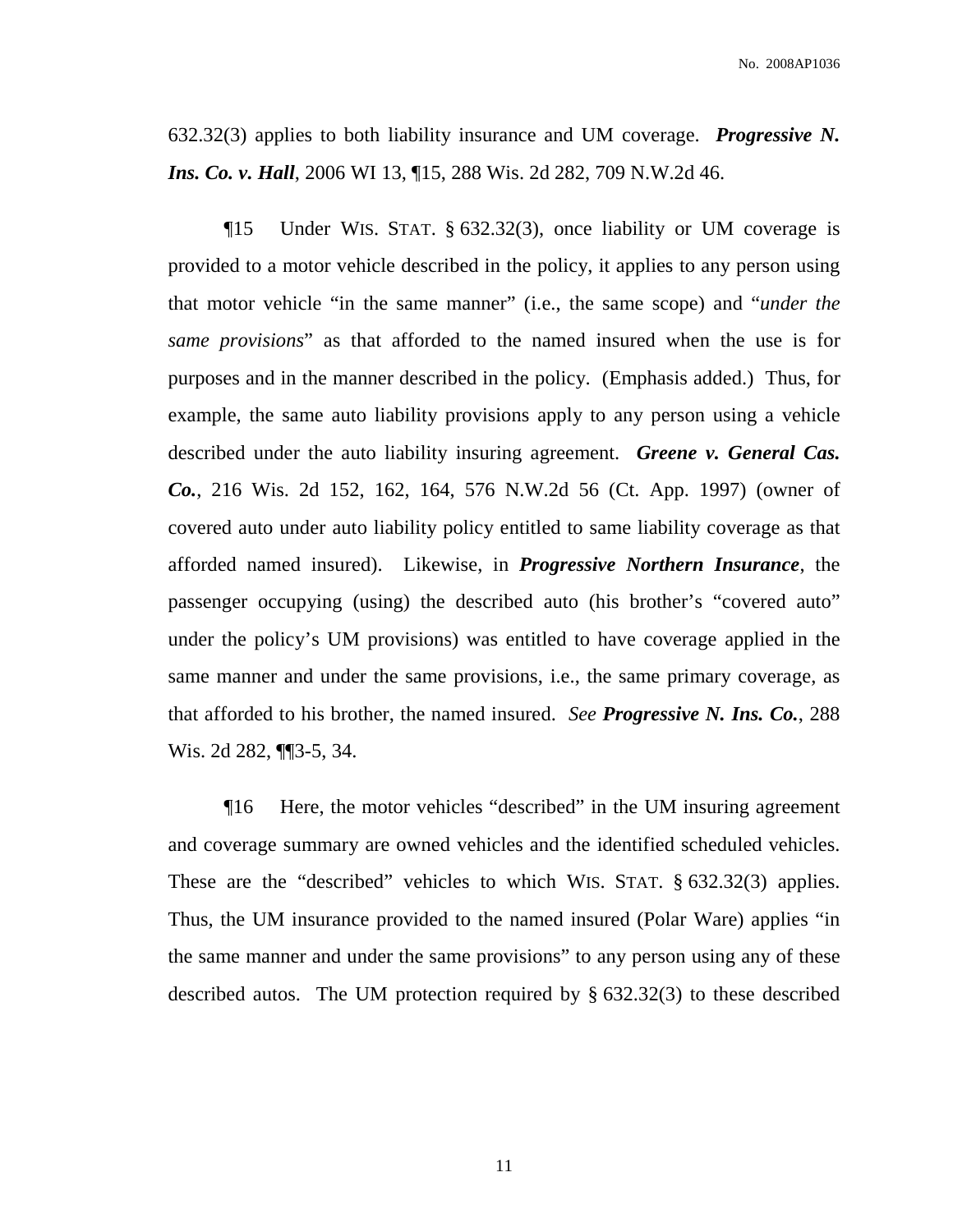autos does not extend to John's personal non-owned vehicle because it is not described in the UM insuring agreement.<sup>9</sup>

¶17 While the Mittnachts contend that the statutory motor vehicles "described in the policy" should be read to include "any auto" insured under the liability coverage, we do not read the statute to require the importation of a separate and broader definition of "covered auto" from the liability insuring agreement into the UM insuring agreement. Each of the auto insuring agreements has its own definition of "covered auto," thus describing which autos are included under each type of coverage. Under WIS. STAT. § 632.32(3), the UM insuring agreement's "same provisions" shall apply to any person using the identified motor vehicles in the same manner as that afforded the named insured. That agreement does not identify John's car. We decline the Mittnachts' invitation to interpret the statute to require ignoring the separate policy insuring agreements, separate definitions and separate coverages. This interpretation is not reasonable and finds no support in the statute or Wisconsin case  $law$ .<sup>10</sup>

<sup>&</sup>lt;sup>9</sup> As John acknowledges, his non-owned vehicle under the Polar Ware policy was an "owned" vehicle under his own auto policy. Thus, as WIS. STAT. § 632.32(1) and (4) mandates, that policy included UM insurance for him—the insured. As the trial court noted, John was not an owner of the Polar Ware policy and there is no suggestion that he paid any premiums for that policy.

 $10$  The Mittnachts have not identified any Wisconsin case that applies a liability insuring agreement's definition of a "covered auto" (and its own identification of described vehicles) to require coverage under a separate UM agreement with its own "covered auto" definition and separately described vehicles.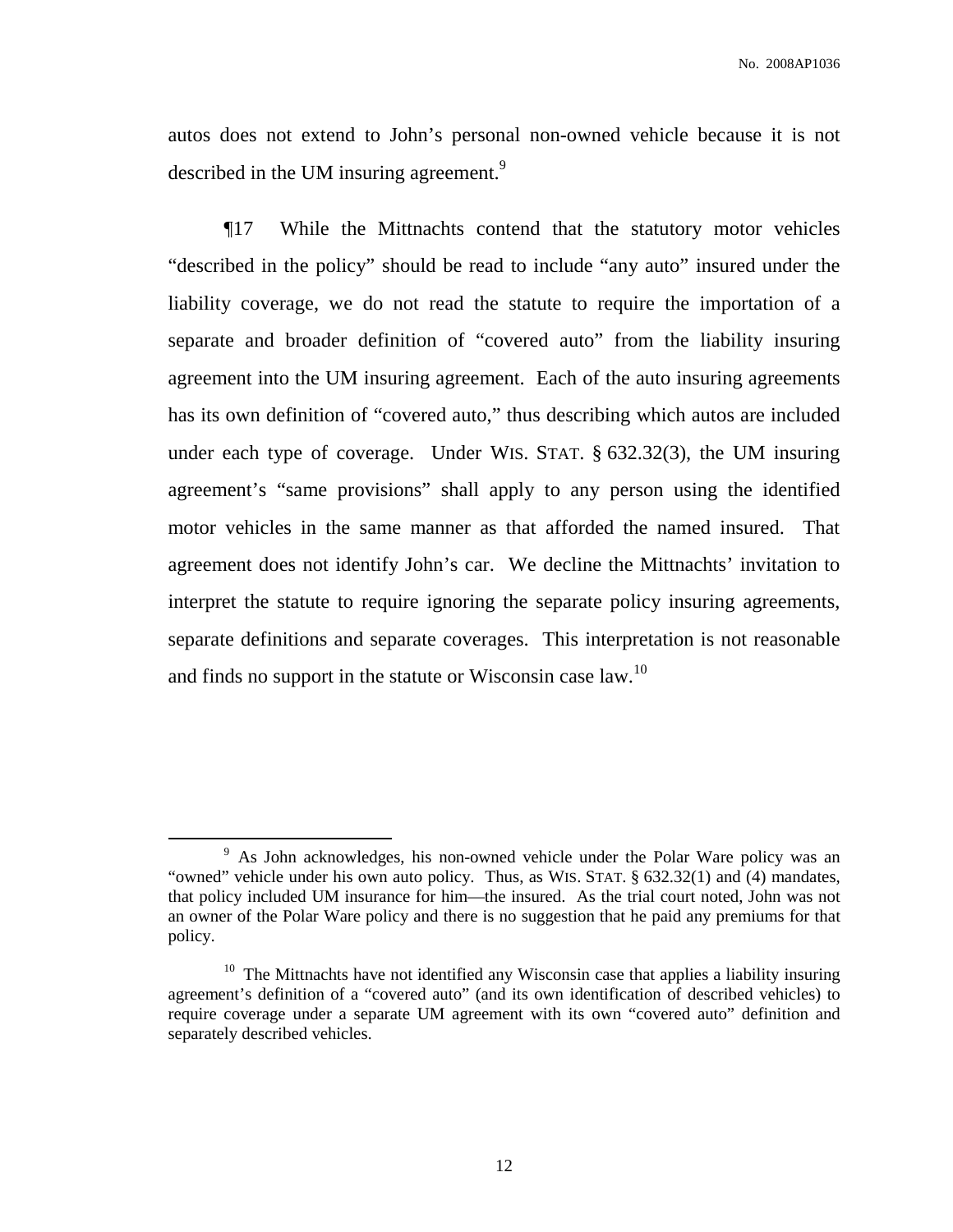## *WISCONSIN STAT. § 632.32(4)(b) Does Not Require Coverage for Medical Payments*

¶18 The Mittnachts' argument with respect to medical payments under WIS. STAT. § 632.32(4)(b) also fails. Subsection (4)(b) provides:

> (b) *Medical payments*. To indemnify for medical payments or chiropractic payments or both in the amount of at least \$1,000 per person for protection of all persons using the insured motor vehicle from losses resulting from bodily injury or death. *The named insured may reject the coverage*. If the named insured rejects the coverage, it need not be provided in a subsequent renewal policy issued by the same insurer unless the insured requests it in writing. Under the medical or chiropractic payments coverage, the insurer shall be subrogated to the rights of its insured to the extent of its payments. Coverage written under this paragraph may be excess coverage over any other source of reimbursement to which the insured person has a legal right. (Emphasis added.)

Under "Auto Medical Payments Protection," St. Paul's policy provides in relevant part: "We'll pay the reasonable costs of necessary medical services for a protected person who suffers bodily injury in an accident …." "Protected person" includes "Anyone … in a covered auto." While "covered autos" includes "nonowned autos," the policy specifically excludes employees as protected persons if the employee owns the auto. As noted above, the medical payments statute permits the named insured to reject this coverage. Here, the policy indicates that the named insured opted to exclude this coverage for its employees. John provides nothing to establish otherwise.

#### **CONCLUSION**

¶19 We conclude that the UM protection and medical payments provisions in St. Paul's insurance policy issued to Polar Ware do not provide coverage for John's personal non-owned vehicle. We further conclude that neither